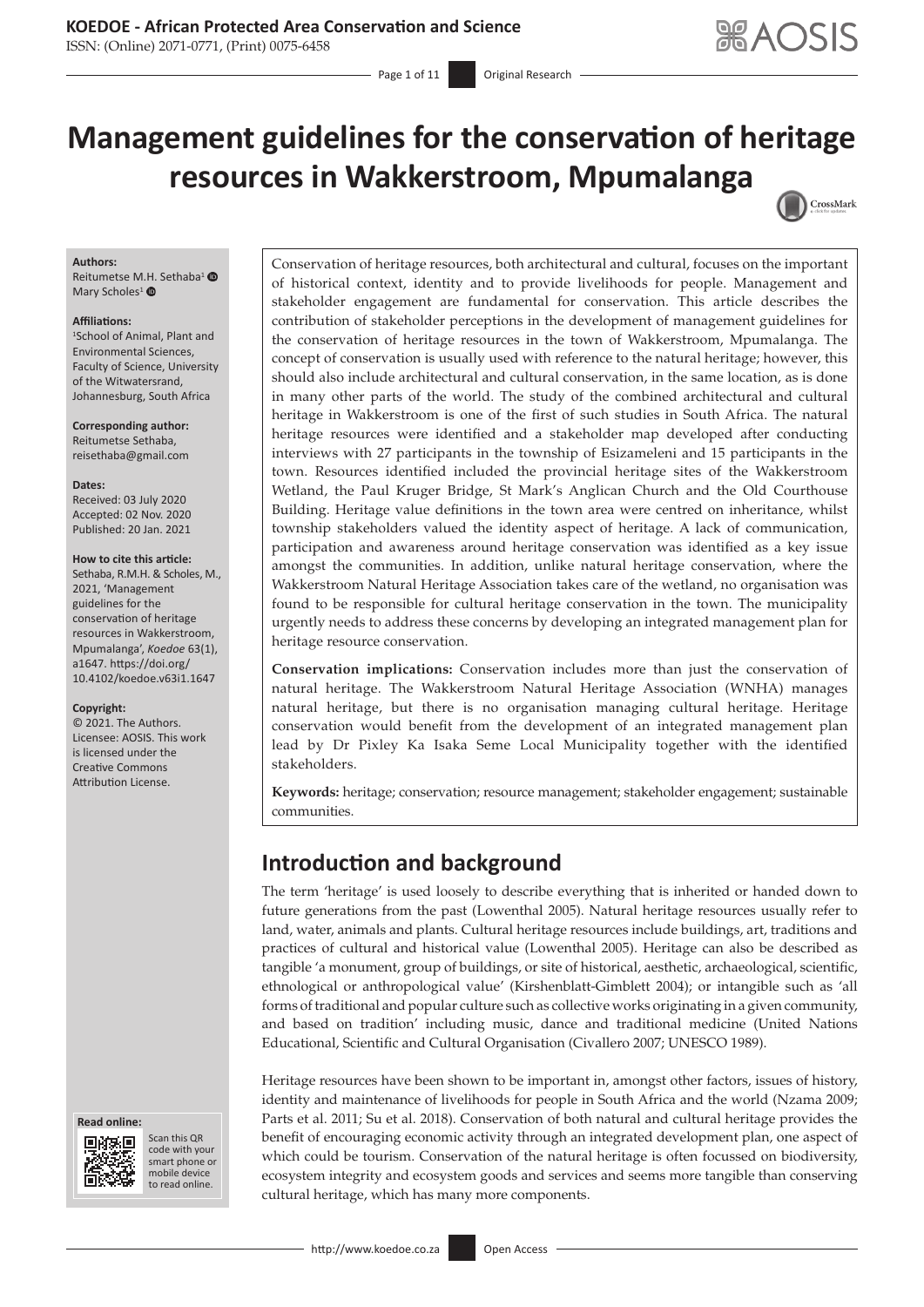Resource management serves as a tool for resource conservation, enabling the protection of resources through the monitoring of use, preventing damage to, and overexploitation of, valued resources (Cleere 2010). Plans for sustainable resource management must consider human– environment interactions. Understanding these interactions and what influences them is an important component of effective management strategies. Stakeholder engagement is an important process in resource management, representing inclusive management strategies and has been on an incremental trajectory in the environmental sector since the 1980s (Young et al. 2013). The United Nations Conference on Environment and Development (UNCED) identified stakeholder engagement in management and decisionmaking as one of the steps instrumental in the move towards sustainable development (UNCED 1992). The argument for this has been mainly around bringing different perspectives in the form of knowledge and values into the processes of decision-making, in order to make better decisions where people and development are concerned (Chirikure et al. 2008; Renn 2006). Studies have shown that where effective stakeholder engagement was carried out, trust is built, communication and decision-making processes are improved (Munton 2003) and there is rapid adoption of management strategies in communities (Beierle & Konisky 2001; Sultana & Abeyasekera 2008). Effective communication and consultation between management and other stakeholders are also important considerations for successful stakeholder engagement. This is especially true in areas where activities such as tourism intersect with heritage conservation, potentially creating conflicts. Communication and consultation are vital to the successful and sustainable execution of activities (Aas, Ladkin & Fletcher 2005; Keitumetse 2011; Peters 1999).

In heritage conservation and resource management, stakeholders include those affected by, or interacting with, the heritage resources in question (Blundo et al. 2018). The perceptions of stakeholders are a tool used in stakeholder engagement to understand how people value their resources (Carter & Bramley 2002). Understanding perceptions gives an indication of the actions that should be taken towards resource conservation and management (Bakri et al. 2015). Incorporating perceptions of people into management plans facilitates effective management and subsequently supports the move towards the goal of sustainable development through resource maintenance and conservation (Jaafar, Noor & Rasoolimanesh 2015). In addition to an improved or maintained state of the environment, well-managed resources may also lead to wider community involvement and greater social cohesion, contributing to sustainable communities (Hribar, Bole & Pipan 2015).

The significance of resources is attributed according to the value placed by people on heritage resources (The Burra Charter 1999). Heritage value is defined by Díaz-Andreu (2017) as 'the meanings and values that individuals or groups of people bestow on heritage'. Heritage value definitions may differ according to the communities to which people belong, race, gender and other background information (Deacon & Smeets 2013). Heritage-management plans are important in identifying important resources, understanding their value and significance, as well as provisioning for their protection, use and maintenance in the future.

Goal 11 of the Sustainable Development Goals, adopted by the United Nations in 2015, states the aim to 'make cities and human settlements inclusive, safe, resilient and sustainable'. One of the targets under this goal is to 'strengthen efforts to protect and safeguard the world's cultural and natural heritage' (Patel et al. 2017). Sustainable communities require a just and inclusive decision-making process (Caffyn & Jobbins 2003). This study aims to contribute to this goal by using stakeholder perceptions in an assessment of the natural and cultural heritage assets for the town of Wakkerstroom, Mpumalanga. This was done in order to make suggestions towards the development of management guidelines for their conservation. There are 10 World Heritage sites in South Africa and numerous national and provincial sites (UNESCO n.d.). One of these provincial sites is the museum town of Pilgrim's Rest in Mpumalanga, which could be referred to as a heritage town (Rahman 2013). Locations such as the Horseshoe Waterfall, Joubert Bridge and the Natural Rock Bridge are all declared as provincial heritage sites in this town by the South African Heritage Resources Agency (SAHRA 2020).

By identifying resources, their uses, conservation issues, as well as stakeholders, stakeholder issues and interests, the development of future management actions aimed at resource conservation and sustainability that can be facilitated. No studies of this sort have been conducted for the town, making outputs of the study valuable for environmental heritage protection in Wakkerstroom, and for other heritage-rich locations. This study aimed to use stakeholder perceptions to contribute to the development of management guidelines for the conservation of heritage resources in the town. In South Africa, the concept of conservation is mostly focused on components of the natural heritage, but this concept can, and should, be extended to include architectural and cultural conservation, in the same location. A seminal work was published by Stubbs (2009) in which he proposed a global view of conservation. This approach has been adopted in several case studies in the USA, the UK, Malaysia and Italy (De Medici & Senia 2007; Harun 2011; Lapadula & Quiroga 2012; Pereira & Marker 2016). This study explicitly includes the conservation of the natural and the architectural and cultural heritage in Wakkerstroom and is one of the first of such studies in South Africa.

# **Research study site, design and methods**

### **Study site**

The study was conducted in Wakkerstroom, a small town in the Mpumalanga province bordering the province of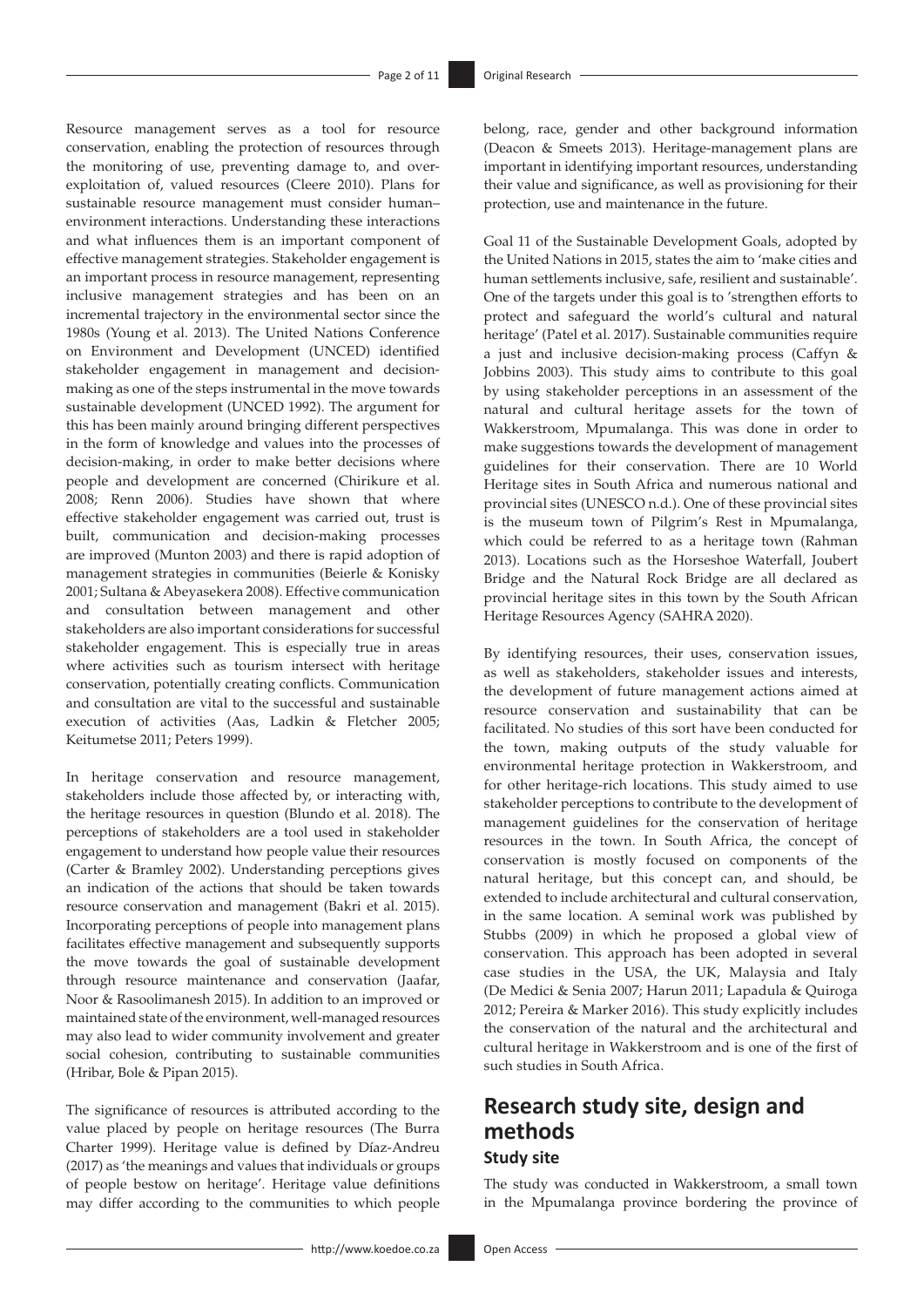KwaZulu-Natal, South Africa, which is part of the Dr Pixley Ka Isaka Seme (DPKIS) Local Municipality. The town was established in 1859 (Theal 2010), occupies an area of 87.68 square kilometres (km<sup>2</sup>) and has a population of approximately 6800 residents (DPKIS Local Municipality IDP 2011). The primary industry is maize, sheep and cattle farming which are conducted at commercial and subsistence levels. The town is one of the oldest towns in the region, and is subsequently rich in heritage, both natural and cultural. The area is home to the Wakkerstroom Wetland Reserve (commonly known as the Vlei) which has a natural heritage status and provides habitats for numerous bird species. The grasslands are also protected by *The National Environmental Management Biodiversity Act* (Act No. 10 of 2004). The town is inhabited by people of diverse heritage, including the Ndebele, Zulu, Afrikaaner, British and their descendants. There are many farming families (e.g. Uys, Oosthuizen and Greyling) which have been on the same land for seven generations, making it a suitable site for heritage perception exploration (Gardiner 2017). The town consists of a 'township' and 'town' area as a result of segregation during the Apartheid era. The township area is known as Esizameleni, and comprises approximately 1650 Ndebele and Zulu households (DPKIS Local Municipality IDP 2011). This area is primarily characterised by underdevelopment, unemployment, low education levels and low access to adequate sanitation (Jürgens et al. 2013; Kalichman & Simbayi 2003; Salo 2003; Wood et al. 2010). The town area conversely displays a higher level of development, with a larger number of white Afrikaaner inhabitants (StatsSA 2011). Esizameleni is about 4 km from the centre of the town.

#### **Study design and methods**

This study was divided into three parts: (1) a desktop study to identify the heritage resources; (2) a stakeholder map created to identify groups of stakeholders and the structure of the community and (3) interviews with stakeholders to assess their perceptions that were used to develop management guidelines for conservation. The desktop study used a variety of sources, including the Wakkerstroom official website ([https://www.wakkerstroom.co.za/\)](https://www.wakkerstroom.co.za/) and South African History Online ([https://www.sahistory.org.](https://www.sahistory.org.za/) [za/\)](https://www.sahistory.org.za/) to obtain baseline information about cultural and natural heritage resources in the town. The register of the South African Heritage Resources Agency (SAHRA Declared Sites 2020) was also consulted for a list of declared sites. Publications from the town including 'Wakkerstroom: Jewel of Mpumalanga' (Hofmeyer, Smith & Smith 2009) as well as the 'Wakkerstroom; Bird and Nature Guide' (Tarboton 2004) were used to identify sites of heritage importance. Information relating to the location, history and the known uses of the resources was gathered in order to understand the relevance of the heritage resources and aspects identified. A publication titled 'Wakkerstroom: A Conservation Study' (Peters 1995) was also consulted for information on the architecture in the town. A table was constructed summarising the resources identified, the type of resource and the importance or value attributed to the resource.

In order to identify stakeholders who should be interviewed, a stakeholder map was developed with the help of managers of conservation organisations in the town by identifying users of the resources in the communities who would be affected by, or be involved in, changes in the condition of the resources, as well as any management practices implemented. Managers responsible for the protection and monitoring of heritage resources were also identified through various organisations assigned with the task of management of resources in the town. The identified stakeholders were then grouped according to categories that would represent the structure of the community of Wakkerstroom, and ensure that stakeholder groups were adequately represented where resource conservation is concerned according to the best practice of stakeholder engagement as suggested by Hare and Pahl-Wostl (2002). Categories were developed according to where stakeholders lived, and where possible, the economic and organisational role of stakeholders in the community. A stakeholder map was used to document the stakeholders identified and the strength of stakeholder linkages in relation to the main management body which was the DPKIS Local Municipality. This, in conjunction with subsequent interview data also enabled assessment of roles in resource protection, influence in resource conservation and resource-conservation plan execution (Varvasovszky & Brugha 2000).

Two semi-structured interview questionnaires were used because they allowed for more open-ended questions and the collection of a wider range of information. One questionnaire was used for interviews with community members including business owners, residents from the town and Esizameleni areas of Wakkerstroom. Interviews were conducted in English and isiZulu according to the choice of the participant. The interviews addressed questions related to demographic information, the understanding of heritage and heritage values, identification of resources valued and the reasons for the perceived importance. Use of the resources and participation in heritage activities were also investigated including the contribution of participants to the protection of these resources. Sources of information regarding heritage resource aspects and threats perceived to resources were also addressed by the interview questions.

The second interview questionnaire was addressed to the caretakers and managers of organisations tasked with the preservation of heritage resources in the town in order to gather more information from these stakeholders of the town region regarding resource management. Organisations included Birdlife South Africa, Working on Fire and the Wakkerstroom Natural Heritage Association (WNHA). The second interview instrument was similar to the first, differing only in the addition of questions related to management actions. This was in order to establish current management practices and to use the information gathered in developing suggestions for future management plans.

In both the town and township areas, key informants were initially identified and then snowball sampling was used as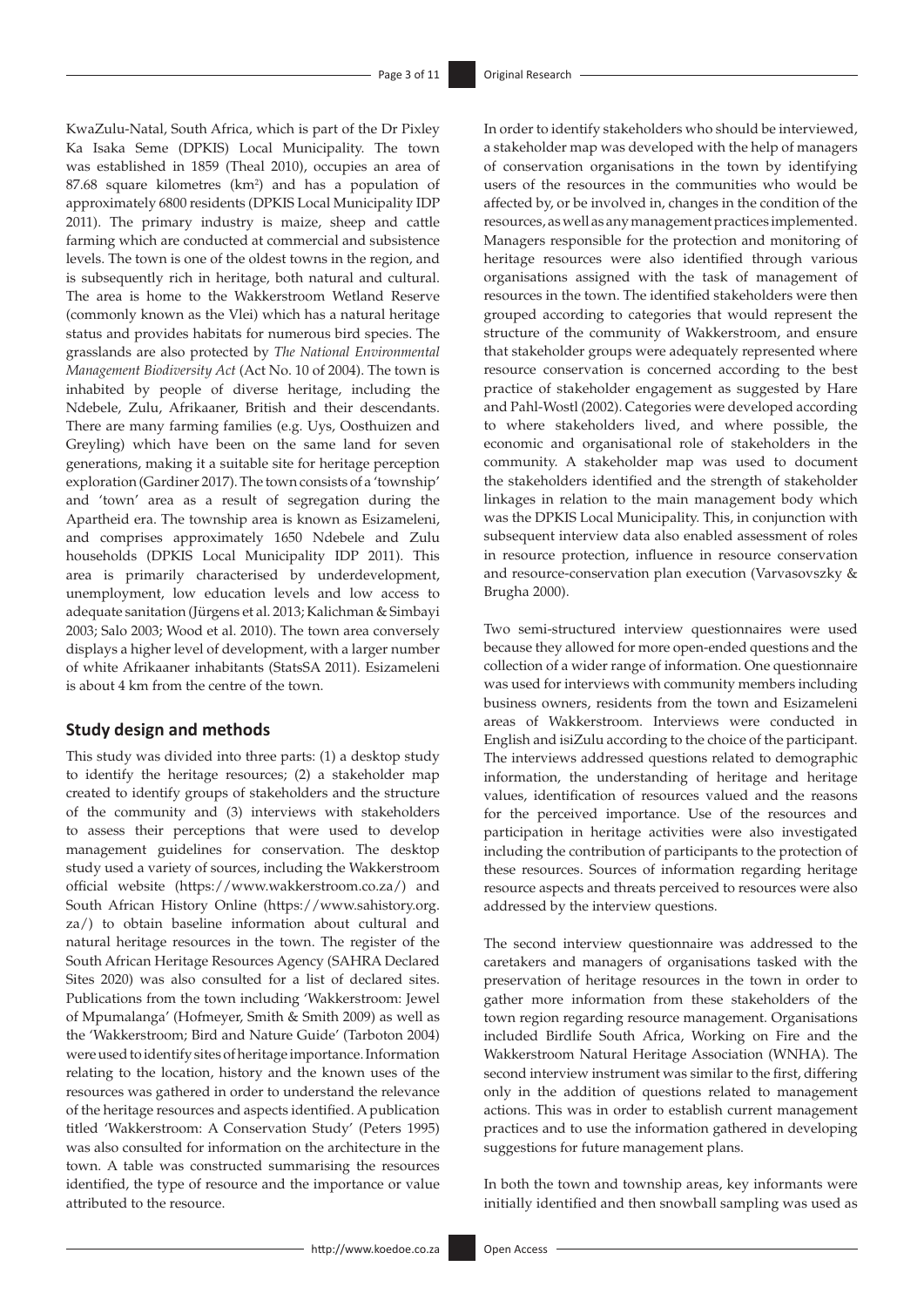described by Sadler et al. (2010). In the town area, a total of 15 people were interviewed (including three managers of the aforementioned conservation organisations), whilst 27 people were interviewed from the township area. Interviews were 30 min long; interviews people in the town area took place at a local hotel restaurant, and interviews in the township were conducted at participant households. A classical 'stakeholder map' as defined in the literature was very difficult to achieve in this small village, as many people, especially those in the town, played multiple roles. They were simultaneously owners of businesses, chairpeople of volunteer organisations and part-time residents. The downside of this may be offset by the fact that many people understood the need for conservation as they were embedded in the activities. The municipality was also contacted for interviews as it was important that they be interviewed; however, they did not respond. Officials in the municipality (e.g. town manager, mayor and chief financial officer) were all struggling with financial compliance in order to prevent intervention by the authorities and had no interest in service delivery or in the conservation of the natural and heritage resources (Municipal Money Profile: Dr Pixley Ka Isaka Seme 2020).

To analyse the data, content analysis was carried out  $-$  a method identified to be most effective in describing the qualitative data gathered in this study. Content analysis also lends itself to a quantitative description of the data. Responses from town and township groups of stakeholders were transcribed into two Microsoft Excel spreadsheets. Where applicable, categories were developed with similar themes or answers falling under the same category. Responses were coded according to categories and expressed as percentages within and between categories. Bar graphs were produced for each question, in each area (town or township). Bar graphs of demographic data (average age of participants, education levels and average time participants have lived in the town) were also produced. No statistical tests were conducted on these data as sample sizes were too small.

|--|

#### **Heritage resource/activity Heritage resource type Importance and value** Wakkerstroom Wetland **Natural heritage, Tangible** Grazing land, Birding, ecosystem services, dependence for water filtering and drinking water, tourism Mountains and hiking trails **Natural heritage, Tangible** Recreational and tourism The Voortrekker Hill Cultural heritage, Tangible Historical importance: identity. Tourism St Mark's Anglican Church Cultural heritage, Tangible Religious and historical importance, architectural value Paul Kruger Bridge Cultural heritage, Tangible Historical and religious importance (First Zionist baptismal place) Naderduitse Gereformeerde Kerk Cultural heritage, Tangible Historical and religious: Very first Dutch reformed church The Old Court House building Cultural heritage, Tangible Historical and architectural value The Wakkerstroom Cemetery Cultural heritage, Tangible Historical: The burial place of many of the soldiers; of Anglo Boer war and families of Wakkerstroom residents The Old Bank Building Cultural heritage, Tangible Historical: First building of the FNB bank The Wakkerstroom Hotel Cultural heritage, Tangible Historical: First town hotel with important architectural significance The Roman Catholic Church (St Joseph's Church) Cultural heritage. Tangible Historical and architectural value San paintings Cultural heritage, Tangible Historical: Left by the San people who were the first inhabitants of the land The Wakkerstroom Cemetery Cultural heritage, Tangible British soldier memorial of those who died during the First Boer war over the 1880–1881 peroid San paintings Cultural heritage, Tangible Rock art paintings left by the San people Wakkerstroom music festival **Cultural heritage, Intangible** A showcase of various cultural diversities through song and dance Wakkerstroom arts and crafts ramble Cultural heritage, Intangible A platform for artists to show case crafts linked to culture, national symbols and associated with various techniques

## **Results**

### **Inventory of heritage resources**

Natural and cultural heritage resources, both intangible and tangible, were identified. Buildings and natural features in the environment were identified (Table 1). Significance was mainly attributed to architectural quality preserved over time and the history of the buildings conferring cultural value.

Three structures listed under national monument status are located in the town. One of these is the Paul Kruger Bridge, referred to as 'The Old Road Bridge', Marthinus Wesselstroom, under the SAHRA monuments register. The bridge is a steel structure spanning 12.2 metres (m) in length built with material imported from Europe (Peters et al. 2001), and is archived under national monument status (Site reference: 9/2/279/0006), declared as a provincial heritage site under SAHRA and listed under grade II heritage protection (Resources significant within the context of a province – administered by the relevant Provincial Heritage Authority [PHRA]) (SAHRA Declared Sites 2020).

The second structure is the Old Court House building (Old Magistrates Office, Engelbrecht Street, Wakkerstroom) which dates back to 1897. Similar to the Paul Kruger Bridge, the building is archived under national monument status. The building is also declared under grade II provincial heritage protection as a Provincial Heritage Site (site reference 9/2/279/0002) (SAHRA Declared Sites 2020). The third structure is the St Mark's Anglican Church, also known as the Old Apostolic Church of Africa, dating back to the 1870s. The building, gazetted in 1982, is the third building in the town archived under national monument status and currently declared as a grade II, provincial heritage site (Site reference: 9/2/279/0006-001). The building was erected following the Anglo-Boer War, serving as a residence for an officer who led the British army (South African Heritage Resources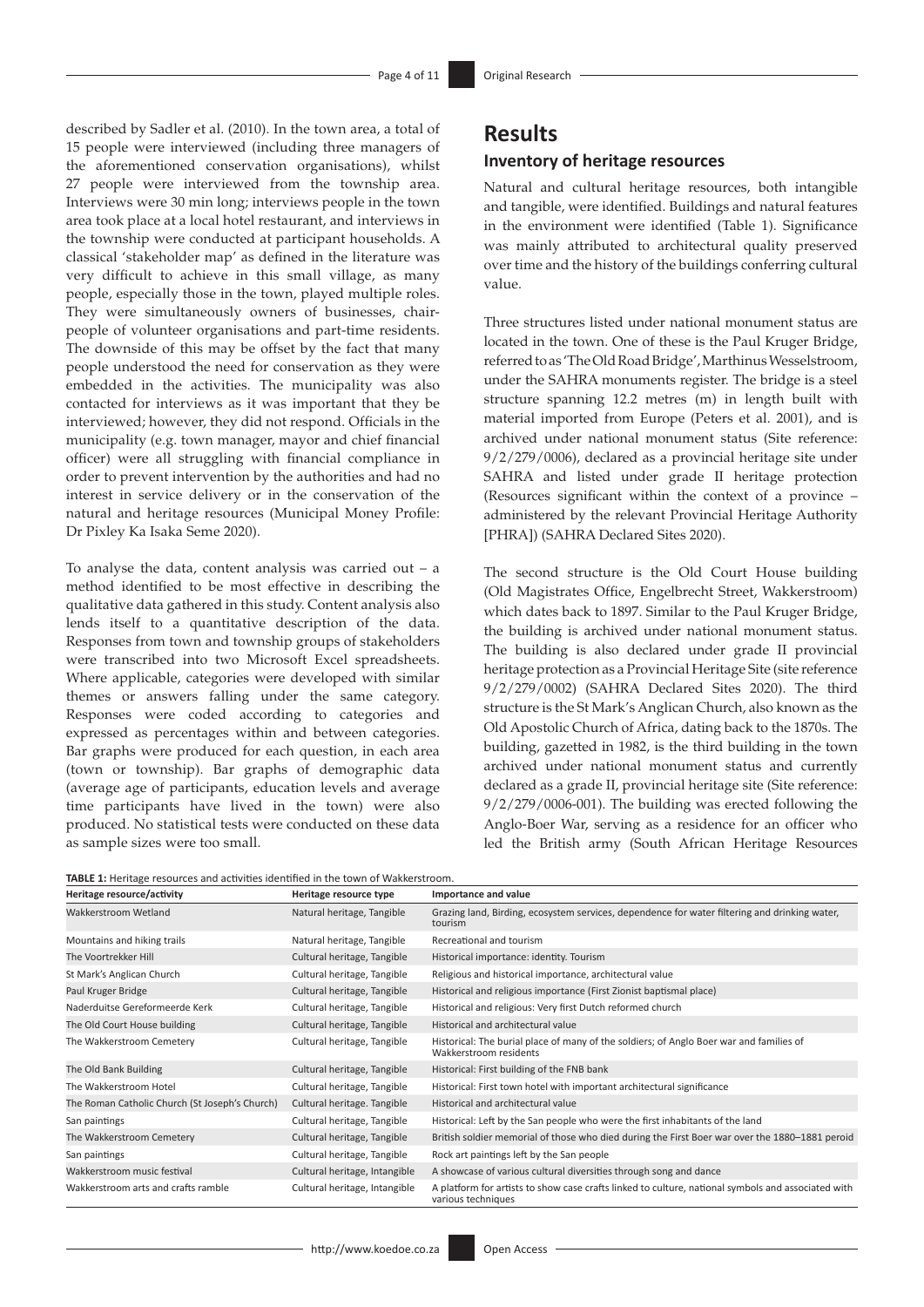Information Systems n.d.). The church is located on Erf 82 Kerk Street, it is privately owned, but local Anglicans still conduct services in the church.

The Wakkerstroom Wetland is one of the most notable natural heritage resources mentioned in the literature on the town. The wetland measures about 1000 hectares (ha) (Begg 1989) and is located at the upper reaches of the Tugela catchment. The wetland does not have a high floral diversity (Kotze, Breen & Klug 1994) but is dominated by a dense growth of *Carex acutiformis (Ehrh.)*, *Phragmites australis (Cav.) Trin. Ex Steud.* and *Typha capensis* (*Rohrb.*) (Joubert & Ellery 2013). This wetland is however important as a habitat, and a nesting and foraging area for rare birds such as the White-winged Flufftail (*Sarothrura ayresi*) (Tarboton 2004), as well as the Grey crowned Crane (*Balearica regulorum*), both of which are some of the rarest birds in Africa (Khan 2010; Oellermann, Darroch & Klug 1994; Reid et al. 2005). The wetland attracts multiple bird species from around the world, including migratory birds from Eurasia and intra-African migrants (Joubert & Ellery 2013). Invertebrate species are well represented, as well as species of fresh-water otters (including the Spotted-necked Otter [*Lutra maculicollis*]) (Wakkerstroom Bird Club 2016; Zhang et al. 2011).

In addition, the Wakkerstroom vlei is also used as a grazing site for cattle by local farmers (Kotze 2013). Harvesting of plants for medicinal purposes as well as water supply are valued services provided by the vlei. The surrounding grasslands and forests are highly diverse with the species list tally currently at 1300 and further work is under progress (SANBI 2020a).

#### **Stakeholders**

Stakeholders identified included the organisations tasked with the conservation and management of heritage resources in the town of Wakkerstroom. The WNHA together with the Working on Fire programme and BirdLife SA are the main organisations tasked with resource conservation. These organisations mainly focus on the protection of natural heritage resources in the town, including bird and bird habitat conservation, wetland ecosystem protection and fire control in the wetland and grassland areas. These organisations are part of the stakeholders of the heritage resources identified (Figure 1). Although, they are also, part of the town community (as explained earlier), the leaders of these organisations were interviewed separately as they served a management function abrogated by the municipality.

Two main stakeholder groups were identified: the Esizameleni township and the town areas of Wakkerstroom. In the town region, stakeholders included businessmen, residents and tourist stakeholder groups because of the role they played as dominant stakeholder subgroups within the town area. Tourists were included because of the role tourism plays in motivating conservation of the town. These stakeholder groups interact directly with resources, are involved in, impacted and affected by, resource management and conservation in the town, and subsequently have resource management and conservation interests.

In the township area of Esizameleni, the low levels of tourism activity, business operations and interactions with resource conservation activities in Wakkerstroom resulted in no clear subgroups being identified. One group of stakeholders was therefore formed and labelled as 'Residents'. Establishing a 'business people' subgroup similar to that of the town area could not take place in the township stakeholder group. This is because, although there are individuals that manage businesses such as spazas and shebeens in the township, the ownership, longevity and location of these businesses change frequently, making it difficult to identify actors as stakeholder subgroups. A 'Residents' group was therefore perceived as a



Note: The stakeholder map shows stakeholders and the strength of connections between various stakeholders (line length: Long lines indicate weak connection whilst short lines indicate strong connections). The influence in management actions associated with resource conservation is also shown through box length: Long boxes indicate high influence and short boxes indicate low influence).

**FIGURE 1:** Stakeholder map.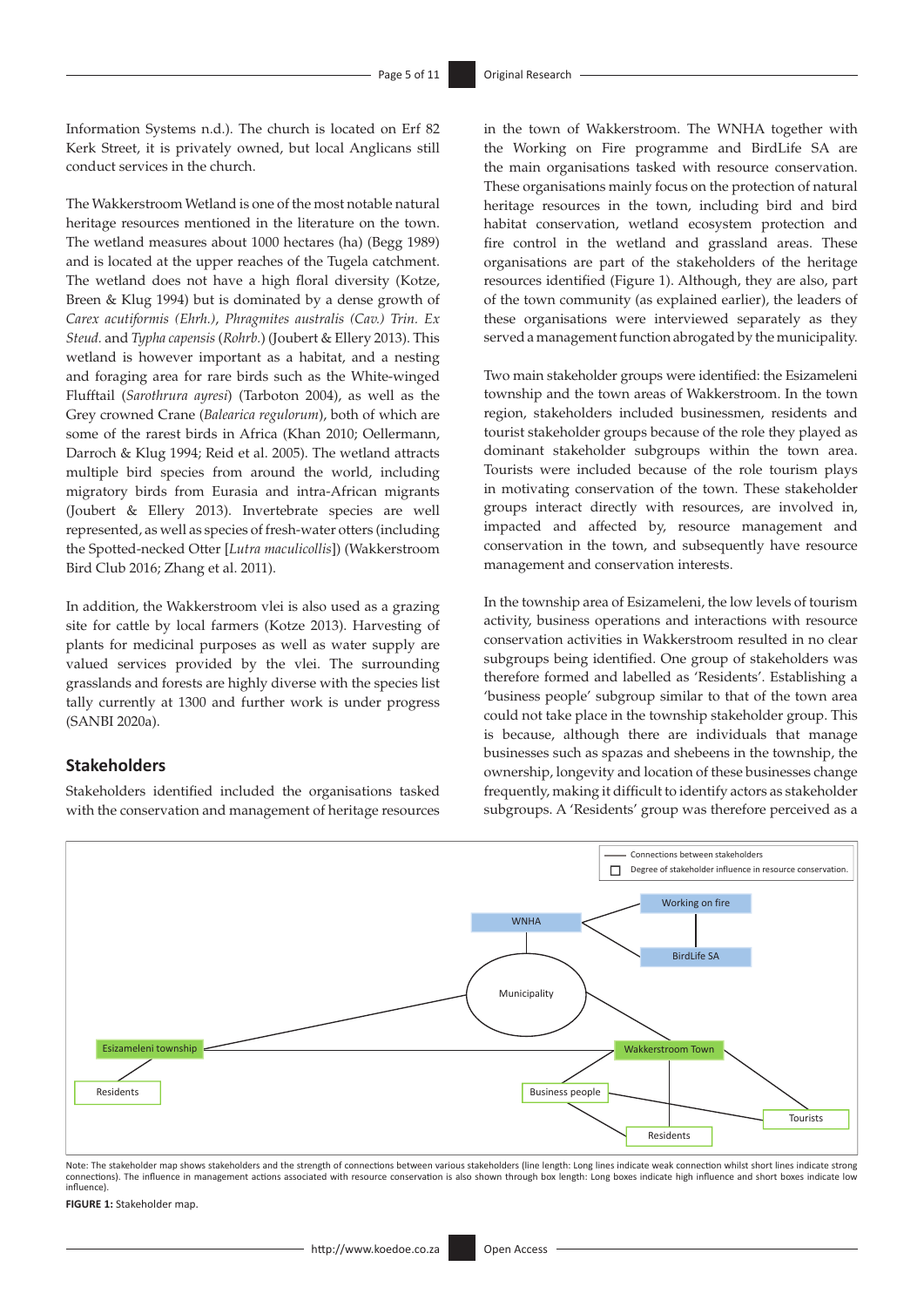representative stakeholder grouping for the purpose of assessing conservation linkages, roles and influence in resource conservation and management.

The DPKIS Local Municipality is included as the main actor in management of resources in the town. The municipality, through its role as government, should serve as the main body to which all other stakeholders are directly or indirectly linked. According to interviews conducted with managers of conservation organisations in Wakkerstroom, people employed by the municipality in the town can, however, be described as relatively inactive, paying little attention to heritage resource conservation in the way of financing and supporting town conservation activities. This leaves the bulk of management to town non-governmental organisations such the WNHA and volunteer work by members of the community, despite the management responsibility of the municipality, by virtue of it being elected.

#### **Stakeholder linkages, their influence and involvement in the conservation of heritage resources**

Although conservation decisions made regarding heritage resources affect all stakeholders identified, the involvement, influence and linkages of stakeholders, and subsequently their roles in resource preservation and management differ (Figure 1). Through interviews, the community of the town area was shown to have a greater involvement in resource conservation and management actions taken, with the residents, those running businesses within the town and part-time residents (people who have holiday homes and visit at different times of the year) playing the biggest role. This means that there is a greater influence of stakeholders in the town area on resources compared to those in the community of Esizameleni.

From interviews conducted, it was evident that the Esizameleni township community plays a small role in conservation actions implemented by the town. This is reiterated by the low representation of this stakeholder group in the heritage conservation organisations of the town. Stakeholders in the Esizameleni area were found to have little knowledge or involvement in resource conservation activities (Figure 1). Connections between township stakeholders and stakeholders of the town area are also shown to be weak because of the lack of communication and mutual activities between the two stakeholder groups.

#### **Perceptions towards heritage**

The highest level of education amongst participants of the Esizameleni township was found to be a high school qualification (Figure 2a) in contrast to the town area where the highest level of education reported amongst participants reached postgraduate degree levels, and all participants had some level of education (Figure 2b). Township participants linked heritage definitions mainly to the theme of 'identity' with references to cultural and traditional identities, followed by 'inheritance' alluding to customs and traditional practices passed down through generations (Figure 3a). Town participants associated heritage mainly with the theme of 'inheritance' which denoted the passing down of tangible resources (e.g. natural resources, farms or buildings), generationally (Figure 3b). Township participants identified threats to heritage under the category of 'people and livestock' (livestock referring to the farming practices associated with keeping livestock) including the negative attitudes towards conservation by town participants as the greatest threats to heritage resources (Figure 4a). Town participants identified mining as the top threat to natural heritage resources (the wetland) followed by concerns about farming practices related to the number of cattle grazing in the wetland, which may lead to overgrazing. A lack of interest in conservation and general pollution were also mentioned as threats (Figure 4b).

#### **The development of management guidelines for heritage resource conservation**

The aim of this study was to understand how stakeholder perceptions (presented above) may contribute to the



**FIGURE 2:** Levels of education of participants. The highest levels of education reported by participants in Esizameleni and town communities in Wakkerstroom, Mpumalanga. Proportions of responses (%) (*y*-axis) against education level (*x*-axis) are illustrated in the graphs. 'Late high school' (Grade 10–12), 'Early high school' (Grade 8–9), 'Late primary' (Grade 4–7), 'Higher education' (Diplomas and post schooling courses) and 'Postgraduate degrees' were educational categories used for participants.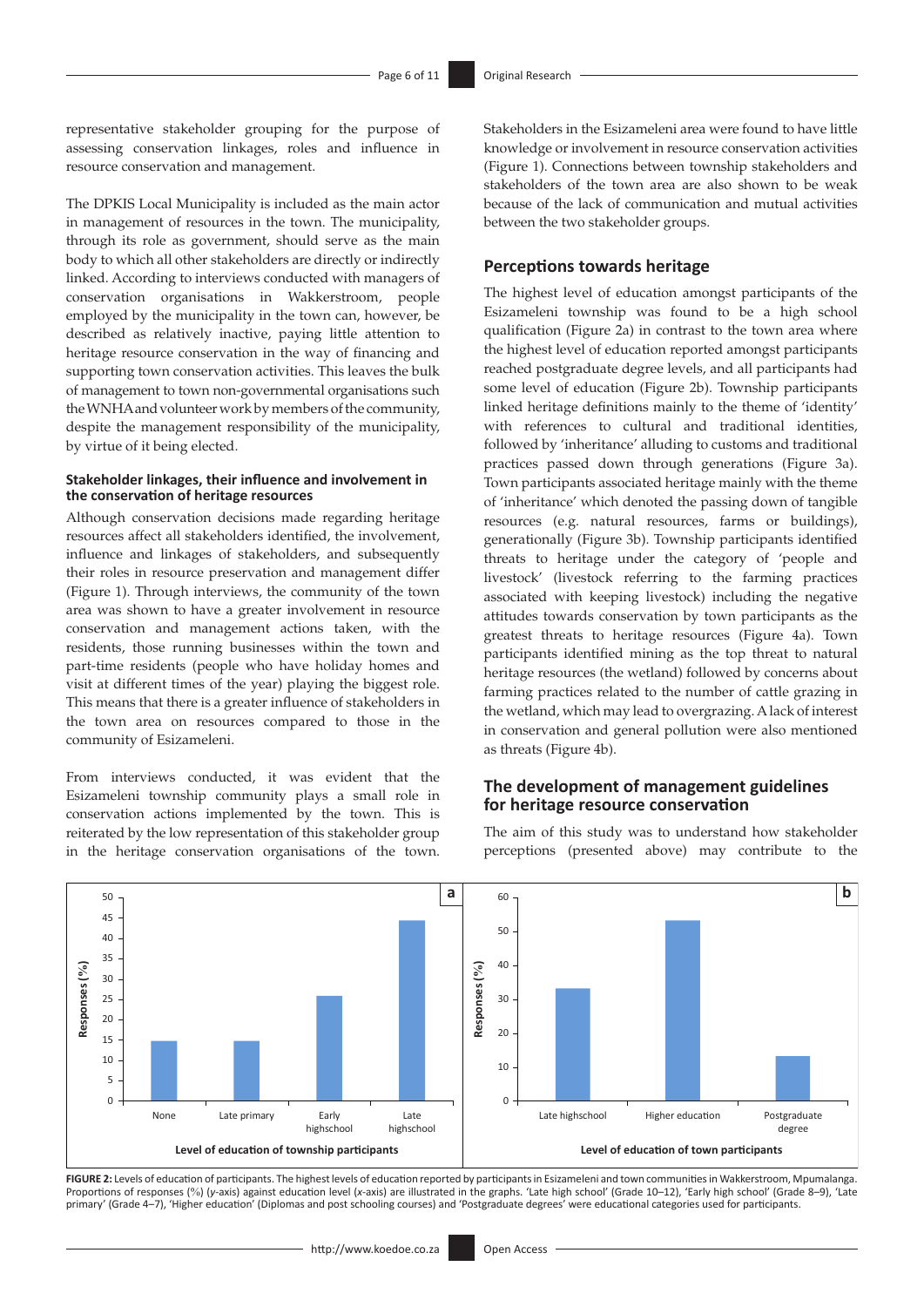

**FIGURE 3:** Heritage definitions by frequency. The heritage definitions provided for the term 'heritage' by participants in the Esizameleni township and the town area. Proportions of responses (*y*-axis) amongst participants are shown against the themes of heritage definitions provided (*x*-axis).



**FIGURE 4:** Threats identified. Threats to heritage resources identified by participants in the township and town are proportions of threats mentioned (%) (*y*-axis), against the threats mentioned by participants (*x*-axis) are shown. In the township region, 'people and livestock' are of greatest concern. This includes grazing by livestock and littering. In the town region, 'mining' is stated as the greatest concern amongst participants.

development of management guidelines for the conservation of heritage resources in the town of Wakkerstroom, Mpumalanga. The interview responses from the WNHA, Working on Fire and Birdlife SA organisations showed that there is no integrated management plan for the conservation of heritage resources. The municipality, as part of the government, is the main body responsible for the management of heritage resources within towns and townships located within the DPKIS Local municipality (Rautenbach, Hart & Naudé 2015) but it has abrogated its responsibility for conservation and management of the wetland to the WNHA, which remains legislatively compliant under the *National Environmental Act* (Act No. 107 of 1998). Interviews also revealed that there are no ongoing conservation activities or management plans associated with the cultural heritage. The only activity, which the WNHA organises for Heritage Day, is a series of guided walks and information brochures to select buildings. There are several conservation projects conducted

by the WNHA, but most of these are carried out on an *ad hoc* basis and do not form part of any management plan which should be developed using a standard framework of setting objectives, time frames, budgets, monitoring and evaluating planned actions and activities.

In terms of some current management actions for conservation, the WNHA reported conservation projects associated with the wetland including monitoring the number of cattle grazing in the vlei, the amount and removal of litter, the removal of invasive alien plants and limited spraying with herbicide to maintain patch diversity. Fires occur frequently in Wakkerstroom. Fire management in the wetland is also undertaken by the WNHA working closely with the Working on Fire organisation. In winter months, fire-breaks prevent the spread of fires and fire damage. Patch burning in the vlei will be monitored to limit the dominance of *Phragmites australis*.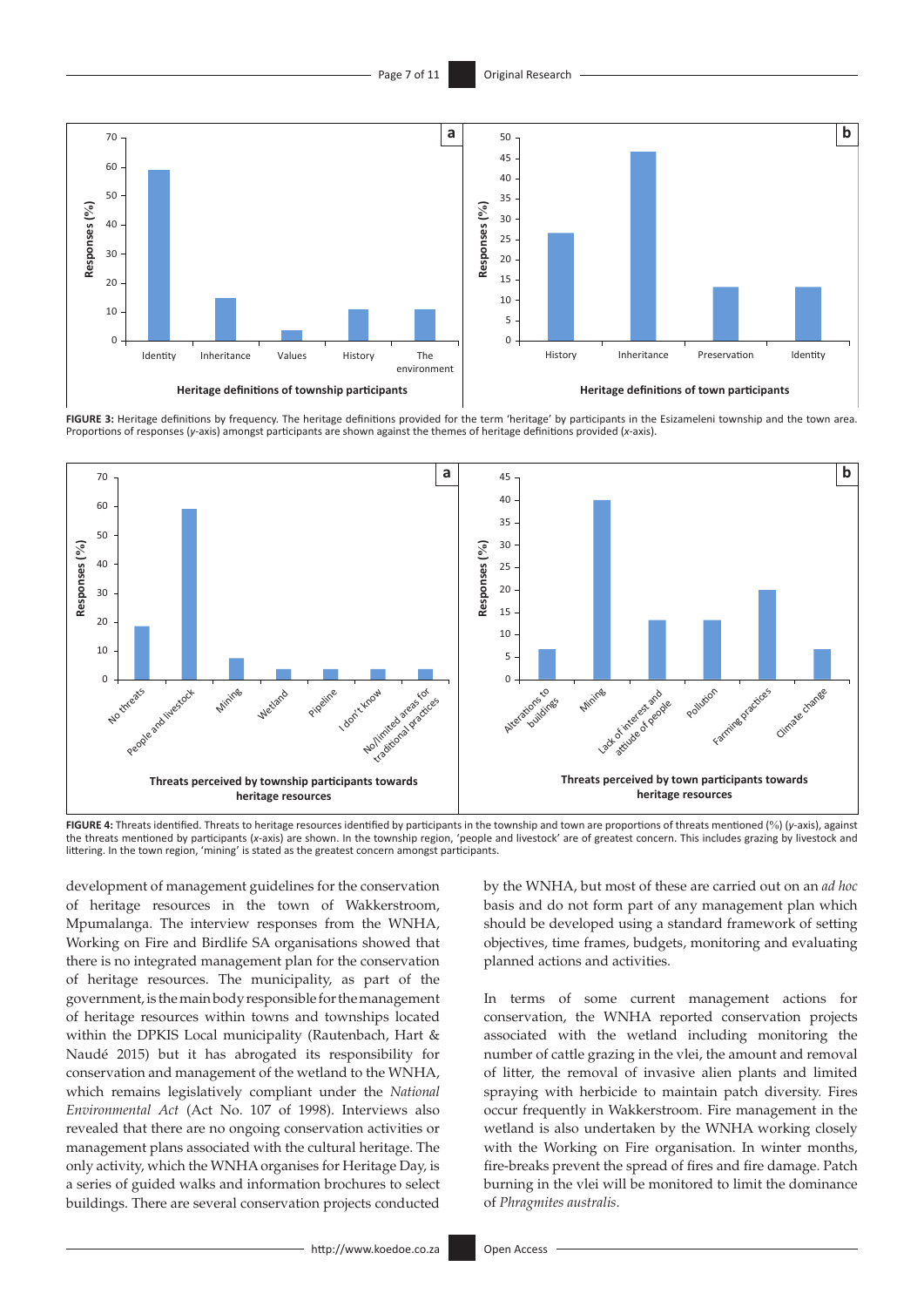Interviews also revealed that the WNHA and BirdLife SA are advocating the wetland be declared a Ramsar site. The Ramsar Convention is targeted towards promoting the conservation and wise use of all wetlands through local and national actions and international cooperation, as a contribution towards achieving sustainable development throughout the world. In South Africa, a wetland can however only be included as a Ramsar Site when declared a protected area under *The National Environmental Management: Protected Areas Act* (Act No. 57 of 2003). Currently, the wetland is classified as an informally protected area, not yet formally protected by legislation (SANBI 2020).

# **Discussion**

The study identified a combination of natural and cultural heritage resources in the town of Wakkerstroom; the rich heritage is revealed in the diverse assemblage of heritagerelated sites and activities, linked in many ways to the town's history. The results provide an interesting test case as to whether a single location could be used to show the benefit of a single integrated management plan for the conservation of both the natural and cultural heritage resources. This study provides some preliminary information which would be needed to develop such a plan. The resources are relatively well-defined, which is a first and very important step. The Wakkerstroom Wetland was identified as the main natural heritage resource of importance in the town. In terms of cultural heritage, three sites classified as national heritage resources were identified (the Paul Kruger Bridge, the Old Magistrates Court and St Mark's Anglican Church), along with two annual town heritage festivals of music and crafts which celebrate, through artistic display, the cultures of various inhabitants of the region and beyond. This diversity in cultural and natural heritage, and high historic value of the town, support the proposed classification of the town under the definition of a 'heritage town', as used by Rahman (2013).

The study also highlighted the opportunities and limitations that would need to be considered and included in the development of a management plan. These included value definitions, stakeholder participation in decision-making and engagement in activities, styles of communication, language and awareness; trade-offs needed to achieve sustainable development. Value definitions were found to be different amongst the town and township communities interviewed. The value attributed to heritage amongst township participants related to the importance of heritage in defining identity. This was coupled to the mention of cultural practices and traditions at personal and household levels as important heritage aspects. In the town area, the natural heritage was valued most, with the wetland mentioned as the most important heritage resource. This may be because of the greater interaction the people in the town have with the economic benefits of the wetland through tourism, even though many of the 'bird guides' trained by BirdLife, live in the township. The generational transfer of values was shared across the communities. Both the town

and township communities valued the transfer of heritage from one generation to the next despite the differences in the elements of heritage transferred.

Clear divisions were seen in the communities with respect to heritage conservation in the town, and the level of contribution of the various stakeholders to resource conservation efforts. Conservation of heritage resources was found to be focused in the town area with conservation organisations and members of these organisations primarily based in this area. This created a disconnect between township stakeholders and current heritage resource conservation, perpetuating the unequal participation of township stakeholders in conservation efforts by organisations. This supports findings by Chirikure et al. (2010), stating that local communities are not active in conservation efforts. A situation where stakeholders are spectators of resource conservation, where awareness of conservation efforts taking place exists at all, is created (Ndoro, Mumma & Abungu 2008). This means that stakeholders do not participate in conservation or the decisions surrounding conservation and rather stand back and watch whilst managers or other small groups of authority make important conservation-related decisions and implement these independent of stakeholders.

The unequal participation highlighted in the township negatively impacts the move towards achieving sustainability. Sustainable communities require greater integration in heritage conservation and decision-making in this regard, in order to ensure that efforts taken are effective and far-reaching. Caffyn and Jobbins (2003) also mention the importance of incorporating stakeholders in the establishment of plans before plan implementation. This emphasises the importance of stakeholder participation at all stages of decision-making and management plan development. Greater participation, and therefore, possibly greater conservation of heritage resources would result in better conservation of both natural and cultural heritage types, ensuring their sustainability over time. The involvement of township communities would encourage a more cohesive community approach to conservation, and possibly effect more conscious and careful interactions of township residents with resources such as the natural environment, also promoting sustainability in the future of Wakkerstroom.

Stakeholder perceptions in this study highlighted a lack of communication amongst the two communities. The people in the town valued written communication, whereas the people in the township preferred oral communication in their traditional languages. Communication is an important step towards inclusiveness, sustainable development and effective heritage resource conservation (Aas et al. 2005). A lack of communication has been linked to hampered development in tourism and other developmental activities where towns are concerned (Peters 1999). In order to ensure progression towards a sustainable town where communication is concerned, it is vital that the language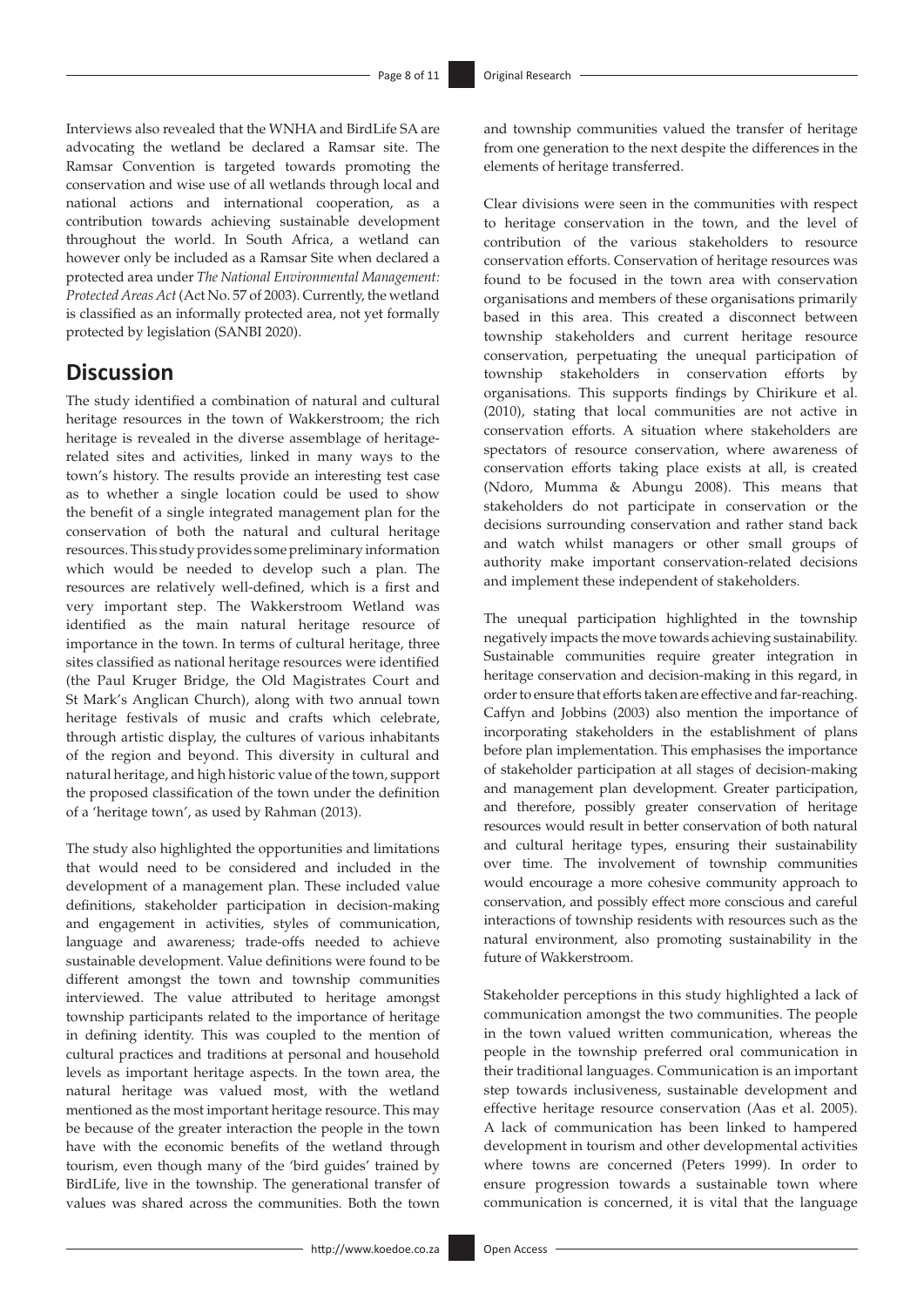differences amongst the two stakeholder communities are considered. The creation of awareness, possibly through the education system, and incorporation of more languages in information communication and transfer (i.e. more of the local languages including isiZulu and siSwati) where heritage conservation is concerned is vital for the success of conservation efforts and effective management. Effective communication of heritage conservation-related plans and conservation issues in both the township and town area would facilitate greater community cohesion and facilitate better participatory engagement, contributing to the aim of a sustainable town, and sustainable development (Keitumetse 2011).

A balance between the need for development in the town and the need for heritage conservation is also highlighted by threats such as those of mining mentioned by stakeholders. Whilst some township stakeholders viewed mining as a source of much-needed job creation and development, concerns of damage to the natural environment including the wetland were mentioned by other stakeholders. This creates a conflict between development and heritage protection and presents a challenge to management (Chirikure 2013; Chirikure et al. 2008). Local economic development is mentioned in the Integrated Development Plan, including the prospect of mining the natural resources (mainly coal) in the district and using this as a source of economic development (DPKIS Local Municipality IDP 2017). The IDP recognises under Development Principle 1 the need to achieve a balance between areas of environmental conservation and activities such as mining and tourism (DPKIS Local Municipality 2017). This IDP should be reviewed considering the information collected in this study. Discussions are ongoing with the municipality.

Future participation of communities is important in heritage management and the success of conservation efforts (Yung & Chan 2011). Through greater participation and inclusion of township stakeholders in conservation actions in the town, the needs of various stakeholders, the differences in values and heritage definitions can be addressed and incorporated into future conservation plans (Richards, Carter & Sherlock 2004). Incorporating the perceptions of local community stakeholders is important for successful efforts towards sustainable development and sustainable communities to be implemented (Gursoy, Jurowski & Uysal 2002).

Explicit presentation of benefits of conservation to stakeholders could result in a greater appreciation and participation in conservation efforts. The value of public education has been recognised and should be incorporated in this regard (Azman et al. 2010). Education influences the behaviour of people and actions taken towards conservation (Azman, Halim & Komoo 2009). Awareness and understanding of heritage have been recognised as important factors to effective conservation, as these facilitate value appreciation.

Consideration and actions towards the declaration of Wakkerstroom as a heritage town could also be undertaken. Heritage towns are places of great historical value, with multiple historic buildings and areas, and historical events associated with the town. According to UNESCO, a heritage town is characterised by continued use of the town for living purposes, and subsequently, the maintenance of resources, preventing deterioration (Schröder-Esch 2006). Classification of Wakkerstroom as a heritage town will lead to a greater pool of resources becoming available for the conservation of not only the natural heritage in the town, but also the cultural heritage including the town buildings which are national monuments.

Heritage management plans are an important tool and essential for effective conservation. In order to achieve sustainable towns, it is important that all stakeholders take responsibility. The municipality needs to take the leadership in developing the management plan for both natural and cultural heritage conservation, allocating roles for effective implementation.

# **Conclusion**

The Wakkerstroom area has diverse natural and cultural heritage resources including an internationally recognised wetland with high bird, mammal and reptile diversity as well as it being one of the oldest towns in the region, established in 1859. These attributes suggest that the concept of conservation should embrace both the natural heritage as well as the architectural and cultural heritage, in the same location. This is the trend in many parts of the world, and the results provide an interesting test case as to whether a single location could be used to show the benefit of an integrated management plan for the conservation of both the natural and cultural heritage resources. This study provides some preliminary information which would be needed to develop such a plan, which does seem feasible. The resources are relatively well-defined, which is a first and very important step. There are three buildings that are listed on the South African Monuments register. The study also highlighted the opportunities and limitations which would need to be included in the development of a management plan. These included value definitions, stakeholder participation in decision-making and engagement in activities, styles of communication, language and awareness, trade-offs needed to achieve sustainable development. This study also clearly highlighted the fact that the responsibility for the conservation of these resources is vested in the authoritative power of the elected municipality, but they have abrogated this responsibility. Interestingly this responsibility has been adopted by NGOs. These bodies should work together, using the findings of this study, to turn Wakkerstroom into a 'heritage town' with a sustainable development plan that includes the conservation of both the natural and cultural heritage resources. This would lead to the overall uplift of the community.

# **Acknowledgements**

The participants of the town and township are thanked for their contributions and hospitality.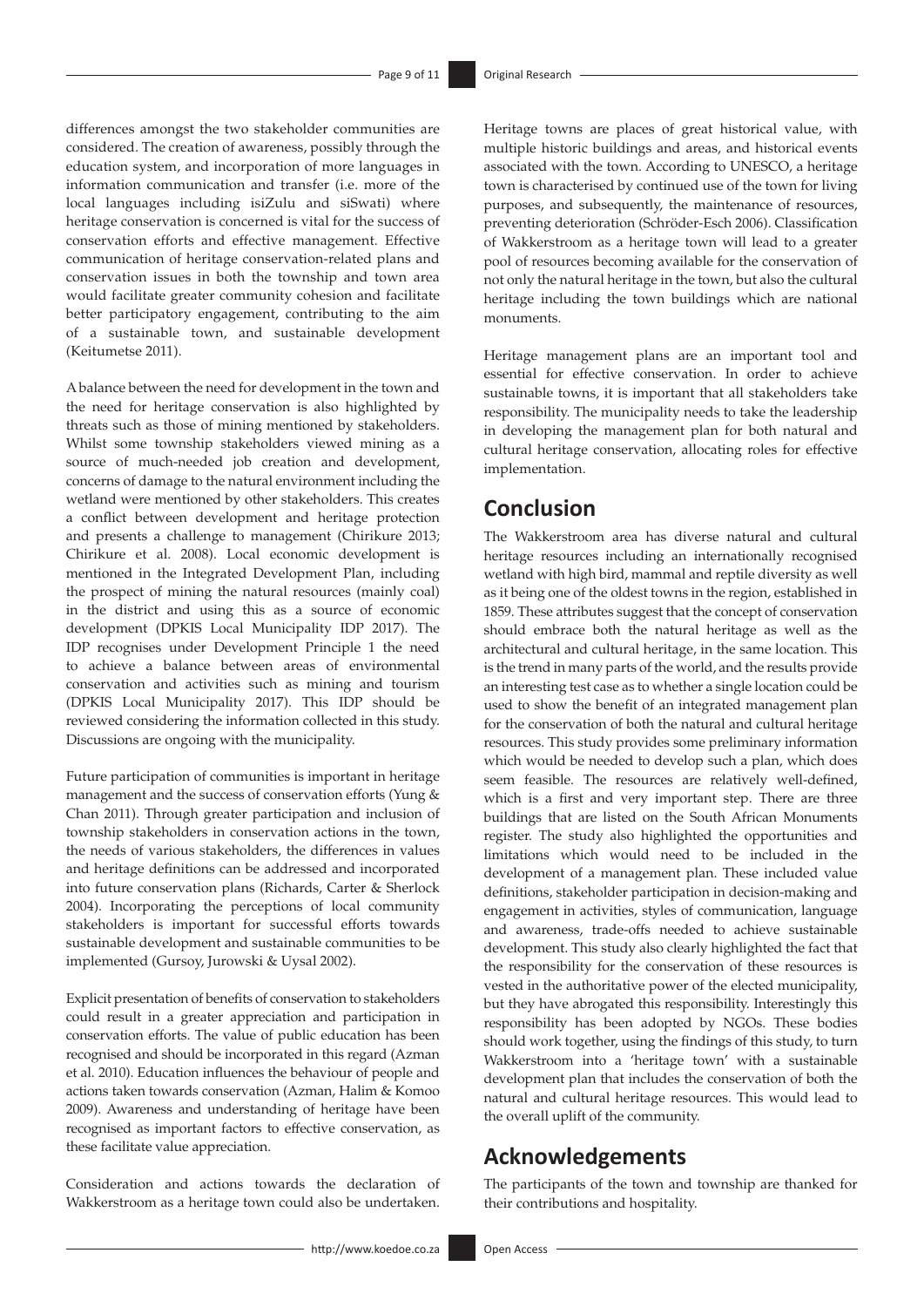#### **Competing interests**

The authors have declared that no competing interests exist.

#### **Authors' contributions**

M.S. conceived and helped develop the original project. R.M.H.S. carried out the research required on the project under the supervision of M.S. Both authors discussed the results and contributed to the final article.

#### **Ethical consideration**

Ethical clearance for the study was issued by the University of the Witwatersrand (protocol number: HA1905). Informed consent forms were also provided for all participants of the study.

#### **Funding information**

The project was funded by the National Research Foundation and the Department of Science and Technology, through the funding of Prof Scholes' SARChI Chair in Global Change and Systems Analysis (Grant number 101057).

#### **Data availability statement**

The data provided in the paper may be used but the raw data cannot be provided as that is protected by the ethics rules of the university.

#### **Disclaimer**

The views and opinions expressed in this article are those of the authors and do not necessarily reflect the official policy or position of any affiliated agency of the authors.

## **References**

- Aas, C., Ladkin, A. & Fletcher, J., 2005, 'Stakeholder collaboration and heritage management', *Annals of Tourism Research* 32(1), 28–48. [https://doi.org/10.1016/](https://doi.org/10.1016/j.annals.2004.04.005) [j.annals.2004.04.005](https://doi.org/10.1016/j.annals.2004.04.005)
- Azman, N., Halim, S. & Komoo, I., 2009, 'Integrated public education for heritage conservation: A case for Langkawi Global Geopark', in G. Ainsworth & S. Garnett (eds.), *Dalam RIMBA: Sustainable forest livelihoods in Malaysia and Australia*, pp. 151–156, Universiti Kebangsaan Malaysia, Bangi Malaysia.
- Azman, N., Halim, S., Liu, O., Saidin, S. & Komoo, I., 2010, 'Public education in heritage conservation for geopark community', *Procedia-Social and Behavioral Sciences* 7, 504–511. <https://doi.org/10.1016/j.sbspro.2010.10.068>
- Bakri, A., Ibrahim, N., Ahmad, S. & Zaman, N., 2015, 'Public perception on the cultural<br>significance of heritage buildings in Kuala Lumpur', *Procedia*<br>Behavioral Sciences 202, 294–302. https://doi.org/10.1016/j.sbspro.201
- Begg, G., 1989, *The wetlands of Natal: The distribution, extent and status of wetlands in the Mfolozi catchment*, *68*, Natal Town and Regional Planning Commission, Pietermaritzburg.
- Beierle, T. & Konisky, D., 2001, 'What are we gaining from stakeholder involvement? Observations from environmental planning in the Great Lakes', *Environment, Planning and Conservation* 19(4), 515–527. <https://doi.org/10.1068/c5s>
- Blundo, D., Ferrari, A., Del Hoyo, A., Riccardi, M. & Muina, F., 2018, 'Improving sustainable cultural heritage restoration work through life cycle assessment-based model', *Journal of Cultural Heritage* 32, 221–231. [https://doi.org/10.1016/j.](https://doi.org/10.1016/j.culher.2018.01.008) [culher.2018.01.008](https://doi.org/10.1016/j.culher.2018.01.008)
- Caffyn, A. & Jobbins, G., 2003, Governance capacity and stakeholder interactions in the development and management of coastal tourism: Examples from Morocco and Tunisia, *Journal of Sustainable Tourism* 11(2–3), 224–245. [https://doi.](https://doi.org/10.1080/09669580308667204) [org/10.1080/09669580308667204](https://doi.org/10.1080/09669580308667204)
- Carter, R. & Bramley, R., 2002, 'Defining heritage values and significance for improved resource management: An application to Australian tourism', *International Journal of Heritage Studies* 8(3), 175–199. [https://doi.org/10.1080/13527250220](https://doi.org/10.1080/13527250220000/18895) [000/18895](https://doi.org/10.1080/13527250220000/18895)
- Chirikure, S., 2013, 'Heritage conservation in Africa: The good, the bad, and the challenges', *South African Journal of Science* 109(1–2), 1–3
- Chirikure, S., Manyanga, M., Ndoro, W. & Pwiti, G., 2010, 'Unfulfilled promises? Heritage management and community participation at some of Africa's cultural heritage sites', *International Journal of Heritage Studies* 16(1–2), 30–44. [https://](https://doi.org/10.1080/13527250903441739) [doi.org/10.1080/13527250903441739](https://doi.org/10.1080/13527250903441739)
- Chirikure, S., Pwiti, G., Damm, C., Folorunso, C.A., Hughes, D.M., Phillips, C. et al., 2008, 'Community involvement in archaeology and cultural heritage management: An assessment from case studies in Southern Africa and elsewhere', *Current Anthropology* 49(3), 467–485.
- Civallero, E., 2007, 'Traditional games, music and oral tradition: Intangible tools in multicultural libraries', in *IFLA Satellite Meeting 2007, Conference on Innovative Multicultural Library Services for All*, *National University of Cordoba,* Pretoria, South Africa, August 15–17, 2007, pp. 15–17.
- Cleere, H., 2010, 'Management plans for archaeological sites: A world heritage template', *Conservation and Management of Archaeological Sites* 12(1), 4–12. <https://doi.org/10.1179/175355210X12791900195025>
- Deacon, H. & Smeets, R., 2013, 'Authenticity, value and community involvement in heritage management under the world heritage and intangible heritage conventions', *Heritage & Society* 6(2), 129–143. [https://doi.org/10.1179/2159032](https://doi.org/10.1179/2159032X13Z.0000000009) [X13Z.0000000009](https://doi.org/10.1179/2159032X13Z.0000000009)
- De Medici, S. & Senia, C., 2007, 'Sustainable requalification of architectural and natural resources: The coastal village of Marzamemi', *Ecosystems and Sustainable Development* 4(6), 175.
- Díaz-Andreu, M., 2017, 'Heritage values and the public', *Journal of Community Archaeology & Heritage* 4(1), 2–6. [https://doi.org/10.1080/20518196.2016.](https://doi.org/10.1080/20518196.2016.1228213)<br>[1228213](https://doi.org/10.1080/20518196.2016.1228213)
- Dr Pixley Ka Isaka Seme Local Municipality, 2011, IDP, Dr Pixley ka Isaka Seme Local Municipality, Volksrust, Mpumalanga.
- Dr Pixley Ka Isaka Seme Local Municipality, 2017, *Dr Pixley Ka Isaka Seme Local Municipality final 2017–2022 Integrated Development Plan (IDP)*, pp. 2–188, Dr Pixley ka Isaka Seme Local Municipality, Volksrust, Mpumalanga.
- Gardiner, N., 2017, *A walk through history in Wakkerstroom by: Nicolette Gardiner Wakkerstroom*. Wakkerstroom official website, viewed 26 October 2020, from [https://www.wakkerstroom.co.za/walk-history-wakkerstroom-nicolette](https://www.wakkerstroom.co.za/walk-history-wakkerstroom-nicolette-gardiner/)[gardiner/.](https://www.wakkerstroom.co.za/walk-history-wakkerstroom-nicolette-gardiner/)
- Gursoy, D., Jurowski, C. & Uysal, M., 2002, 'Resident attitudes: A structural modeling approach', *Annals of Tourism Research* 29(1), 79–105. [https://doi.org/10.1016/](https://doi.org/10.1016/S0160-7383(01)00028-7) [S0160-7383\(01\)00028-7](https://doi.org/10.1016/S0160-7383(01)00028-7)
- Hare, M. & Pahl-Wostl, C., 2002, 'Stakeholder categorisation in participatory integrated assessment processes', *Integrated Assessment* 3(1), 50–62.
- Harun, S., 2011, 'Heritage building conservation in Malaysia: Experience and challenges', *Procedia Engineering* 20, 41–53. [https://doi.org/10.1016/j.proeng.](https://doi.org/10.1016/j.proeng.2011.11.137) [2011.11.137](https://doi.org/10.1016/j.proeng.2011.11.137)
- Hofmeyer, H., Smith, K. & Smith, C., 2009, *Wakkerstroom Jewel of Mpumalanga*, pp. 1–191*,* 1st edn., Mediakor, Johannesburg.
- Hribar, M., Bole, D. & Pipan, P., 2015, 'Sustainable heritage management: Social, economic and other potentials of culture in local development', *Social and Behavioral Sciences* 188, 103–110.<https://doi.org/10.1016/j.sbspro.2015.03.344>
- Jaafar, M., Noor, S. & Rasoolimanesh, S., 2015, 'Perception of young local residents<br>toward sustainable conservation programmes: A case study of the Lenggong<br>World Cultural Heritage Site', Tourism Management 48, 154–163. h [org/10.1016/j.tourman.2014.10.018](https://doi.org/10.1016/j.tourman.2014.10.018)
- Joubert, R. & Ellery, W., 2013, Controls on the formation of Wakkerstroom Vlei, Mpumalanga province, South Africa', *African Journal of Aquatic Science* 38(2), 135–151.<https://doi.org/10.2989/16085914.2012.762897>
- Jürgens, U., Donaldson, R., Rule, S. & Bähr, J., 2013, 'Townships in South African cities– literature review and research perspectives', *Habitat International* 39, 256–260. <https://doi.org/10.1016/j.habitatint.2012.10.011>
- Kalichman, S. & Simbayi, L., 2003, 'HIV testing attitudes, AIDS stigma, and voluntary HIV counselling and testing in a black township in Cape Town, South Africa', *Sexually Transmitted Infections* 79(6), 442–447. <https://doi.org/10.1136/sti.79.6.442>
- Keitumetse, S., 2011, 'Sustainable development and cultural heritage management in Botswana: Towards sustainable communities', *Sustainable Development* 19(1), 49–59.<https://doi.org/10.1002/sd.419>
- Khan, F., 2010, 'Verlorenvlei: Where past and present collide', *Veld & Flora* 96(4), 182–183.
- Kirshenblatt-Gimblett, B., 2004, 'Intangible heritage as metacultural production *Museum International* 56(1–2), 52–65. [https://doi.org/10.1111/j.1350-0775.](https://doi.org/10.1111/j.1350-0775.2004.00458.x) [2004.00458.x](https://doi.org/10.1111/j.1350-0775.2004.00458.x)
- Kotze, D., 2013, 'A system for supporting wetland management decisions', Doctoral dissertation, University of Natal, Pietermaritzurg.
- Kotze, D., Breen, C. & Klug, J., 1994, 'A management plan for Wakkerstroom Vlei', in<br>R.G. Oellermann, M.A.G. Darroch, J.R. Klug & D.C. Kotze (eds.), Wetland preservation<br>valuation, and management practices applied to wetla *studies. WRC Report No. 501/5/94*, Water Research Commission, Pretoria.
- Lapadula, M. & Quiroga, C., 2012, 'Heritage as a pedagogical resource and platform for exploration in architectural design education', *The Journal of Architecture* 17(4), 591–607.<https://doi.org/10.1080/13602365.2012.709028>
- Lowenthal, D., 2005, 'Natural and cultural heritage', *International Journal of Heritage Studies* 11(1), 81–92.<https://doi.org/10.1080/13527250500037088>
- Municipal Money, 2020, *Municipal Money Profile: Dr Pixley Ka Isaka Seme*, viewed 05 September 2020, from [https://municipalmoney.gov.za/profiles/municipality-](https://municipalmoney.gov.za/profiles/municipality-MP304-dr-pixley-ka-isaka-seme/)[MP304-dr-pixley-ka-isaka-seme/.](https://municipalmoney.gov.za/profiles/municipality-MP304-dr-pixley-ka-isaka-seme/)